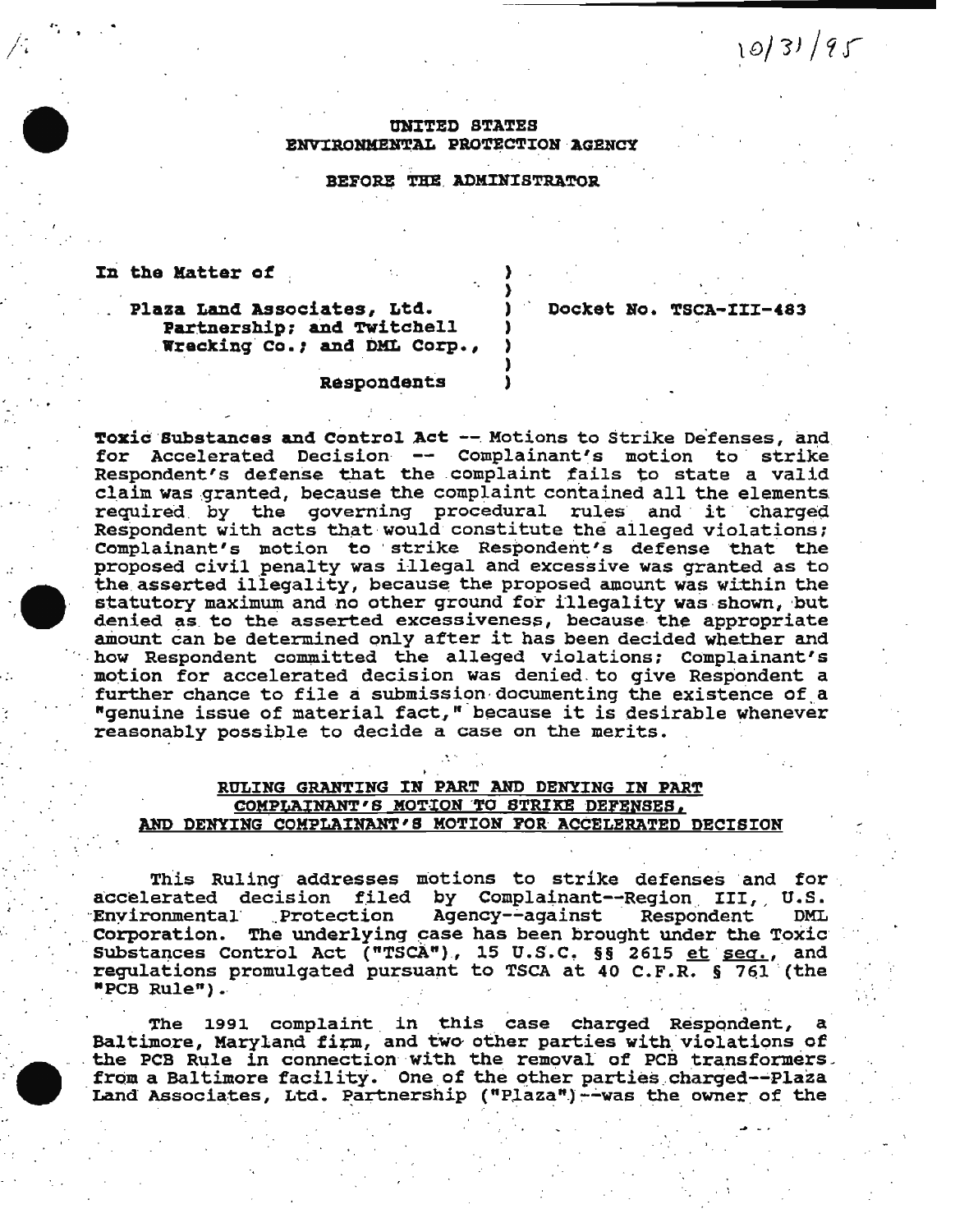facility, and has settled this case as concerns it.' According to the complaint, Respondent and the other party charged~-TWitchell Wrecking Company ("Twitchell")--were hired by Plaza to remove the PCB transformers. Twitchell has never been served.

 $\ddot{\cdot}$  .

The complaint alleged that in 1989 at Plaza's Baltimore facility, Respondent, together with Plaza and Twitchell, improperly stored PCBs in two open-topped 55 gallon drums, improperly disposed of about 80 gallons of PCBs from these drums, and failed properly to mark these drums, all in violation of TSCA. The civil penalty sought from Respondent was \$31,000. Other allegations in the complaint concerned only Plaza.

## Motion to Strike Defenses

Respondent answered the complaint by denying the charges. against it and asserting, as defenses, that "the complaint fails to state a claim against this Respondent upon which relief can be granted," and that "the monetary amount of the civil penalties •.• [sought is] excessive and illegal."<sup>2</sup> After the parties engaged in a prehearing exchange, Complainant moved to strike both these defenses.

In the order directing the prehearing exchange, Respondent was instructed to state "the factual and legal justification" for its defenses.<sup>3</sup> Respondent in its prebearing exchange replied for both defenses. As to the complaint's alleged failure to state a valid claim, Respondent asserted that "it demands strict proof of the claim as filed against it, that the allegations as outlined in the Complaint are insufficient, both factually and legally, to warrant, justify or in any way support the relief which it seeks."4

Complainant in its motion to strike cited the Agency's Consolidated Rules of Practice, 40 C.F.R. Part 22, which govern the procedure for this case. Section 22.14(a) of the Consolidated Rules specifies items that must be included in a complaint. Complainant contended that its complaint contained each of these items: a statement of the statutory section authorizing the complaint, a reference to each statutory and regulatory section alleged to have been violated, a concise statement of each<br>allegation's factual basis, a proposed civil penalty, an allegation's factual basis, a proposed civil penalty, an explanation of the reasoning behind the penalty, a notice of the right to a hearing, and a copy of the Consolidated Rules.

As for Respondent's defense that the proposed civil penalty

<sup>1</sup> Consent Agreement and Consent Order (March 4, 1992).

- Respondent's Answer to Complaint, at 1 (March 21, 1991).
- Notice and Order, at 3 (April 30, 1991).
- Respondent's Prehearing Exchange, at 7 (December 12, 1991).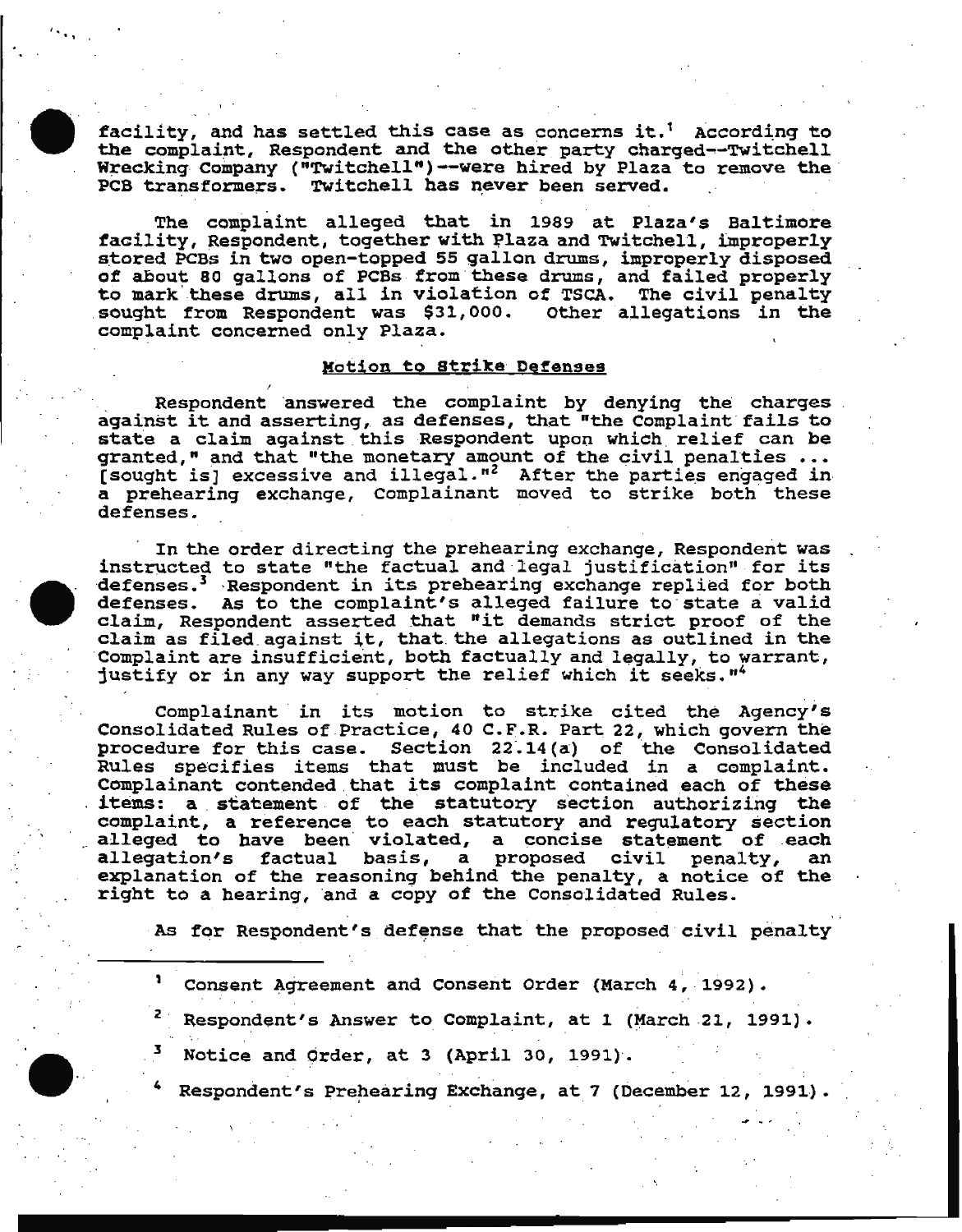was "excessive and illegal," in its prehearing exchange it asserted "that the proposed penalties  $\cdots$  notwithstanding agency approval, ratification and authorization, are clearly in violation of Constitutional provisions regarding excessive fines, and further are contrary to the policy as outlined by the EPA in its Polychlorinated Biphenyls Penalty Policy dated April 9, 1990."5 In addition, Respondent for the first time claimed an inability to pay the proposed penalty.

Complainant in its motion to strike argued that Section 16 of TSCA, 15 U.S.C. § 2615, authorizes a maximum penalty of \$25,000 for each violation. Thus, contended Complainant, the \$31,000 proposed here--comprising assessments for each of the three violations of \$3,000, \$25,000, and \$3,000 respectively--is well within the statutory maximum. Complainant argued further that the \$31,000 Complainant argued further that the \$31,000 represented an accurate application of' the EPA Penalty Policy cited by ·Respondent.

#### Ruling

5

Id.

.. . '

> Complainant's motion to strike Respondent's first defense-that the complaint fails to state a valid claim--is' granted. Complainant's motion adequately demonstrated that the complaint complaint complaint regarding complaints. Moreover, for each of the three violations<br>charged to Respondent--improper storage of PCBs, improper disposal of PCBs, and failure to mark PCB containers properly--the facts set forth in the complaint would, if proven, constitute the alleged violation.

> For the improper storage, count XIV of the complaint alleged that there were identified on Plaza's Baltimore facility two opentopped 55 gallon drums containing about 80 gallons of PCB fluid. Accordingly Respondent was charged with a violation of 40 C.F.R. § 761.65(c)(6) and Section 15(1)(C) of TSCA, because that regulatory section requires containers storing liquid PCBs to comply with the provisions of 49 C.F.R. § 178.80, which mandates for such containers a closure adequate to prevent leaks.

> For the improper disposal, count XV of the complaint alleqed that the two drums had tipped over and spilled their contents onto the floor. Accordingly Respondent was charged with a violation of 40 C.F.R. § 761.60(a) and Section 15(1)(C) of TSCA, 15 U.S.C. §  $2614 (1) (C)$ . That regulatory section characterizes such spillage as a disposal, and mandates that any disposal comply with 40 C.F.R. § 761.60, which requires that disposal of PCBs at the concentration found in these drums be done in an incinerator.

. The second contribution is a second contribution of  $\mathcal{H}^1$  ,  $\mathcal{H}^1$  ,  $\mathcal{H}^1$  ,  $\mathcal{H}^1$  ,  $\mathcal{H}^1$ 

. '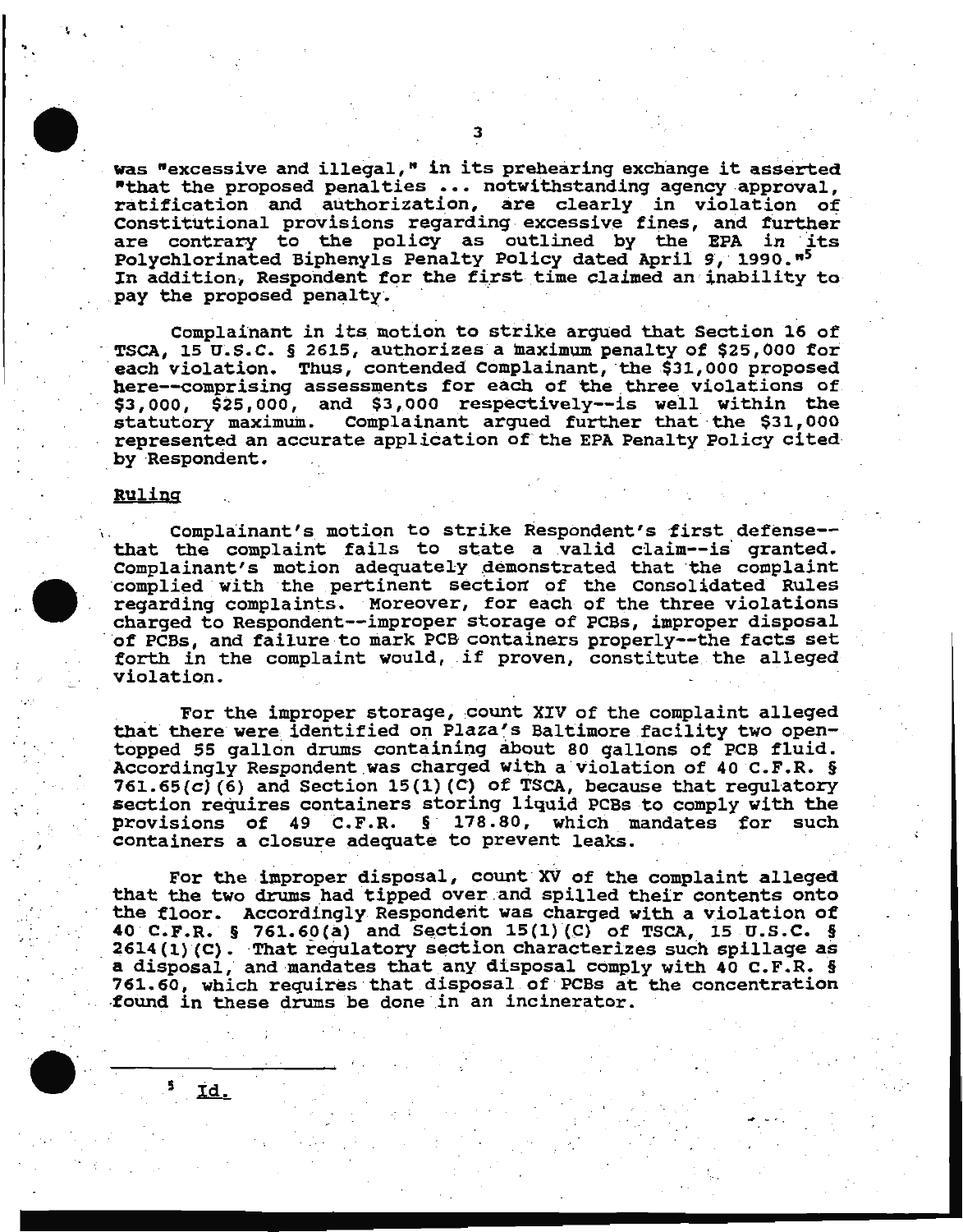

*.. :.* 

··A  $\bullet$ 

For the failure of proper marking, count XVI of the complaint<br>alleged that the two drums lacked a certain marking that is required by 40 C.F.R. § 761.40(a)(1) and illustrated in 40 C.F.R.  $\frac{1}{2}$  761.45(a). Accordingly Respondent was charged with a violation of Section l5(1)(C) of TSCA, 15 U.S.C. § 26l4(l}(C).

In sum, Complainant's motion to strike Respondent's first defense--failure of the complaint to state a valid claim--is granted. The complaint contains all the elements required by the Consolidated Rules and alleges acts sufficient to constitute the violations charged.

Complainant's motion to strike Respondent's second defense-that the proposed civil penalty is illegal and excessive--is<br>granted as to illegality, and denied as to excessiveness. With granted as to illegality, and denied as to excessiveness. respect to illegality, Respondent asserted unconstitutionality and inconsistency with EPA's Penalty Policy, but supplied nothing to support either assertion. The amount of the proposed civil penalty is clearly within the TSCA maximum. No basis of illegality has been shown, and Respondent's defense claiming illegality will accordingly be stricken.

Excessiveness is a different matter. Whether \$31,000 is appropriate for Respondent's alleged violations can be determined only after it has been decided if Respondent actually committed them and what were the nature and circumstances of ;any such commission. Hence Complainant's motion to strike the defense of excessiveness will be denied.

One element in determining the amount of any civil penalty to be imposed will be Respondent's ability to pay. To date, Respondent has just claimed an inability, but provided no supporting information. So that Respondent's claim may be reasonably considered, Respondent will be directed to supply such information by November 15, 1995.6

#### .Motion for Accelerated Decision

Complainant's motion for accelerated decision stressed the nonfactual generality of Respondent's replies to the three charges that were stated specifically in the complaint and then supported with factual detail in Complainant's prehearing exchange. Section 22.20(a) of the Consolidated Rules provides that an accelerated decision may be granted if "a party is entitled to judgment as a matter of law" and "no genuine issue of material fact exists."

<sup>6</sup> For an indication of what information would be appropriate,<br>Respondent is referred to Complainant's: Reply to Prehearing<br>Exchange of DML Corp., at 3 (December<sup>-</sup> 20, 1991); Memorandum in Exchange of DML Corp., at 3 (December 20, 1991); Memorandum in<br>Support of Motion to Strike, at 4 (May 30, 1992); Motion for Accelerated Decision, at 9-10 (November 2, 1992);

 $\sim$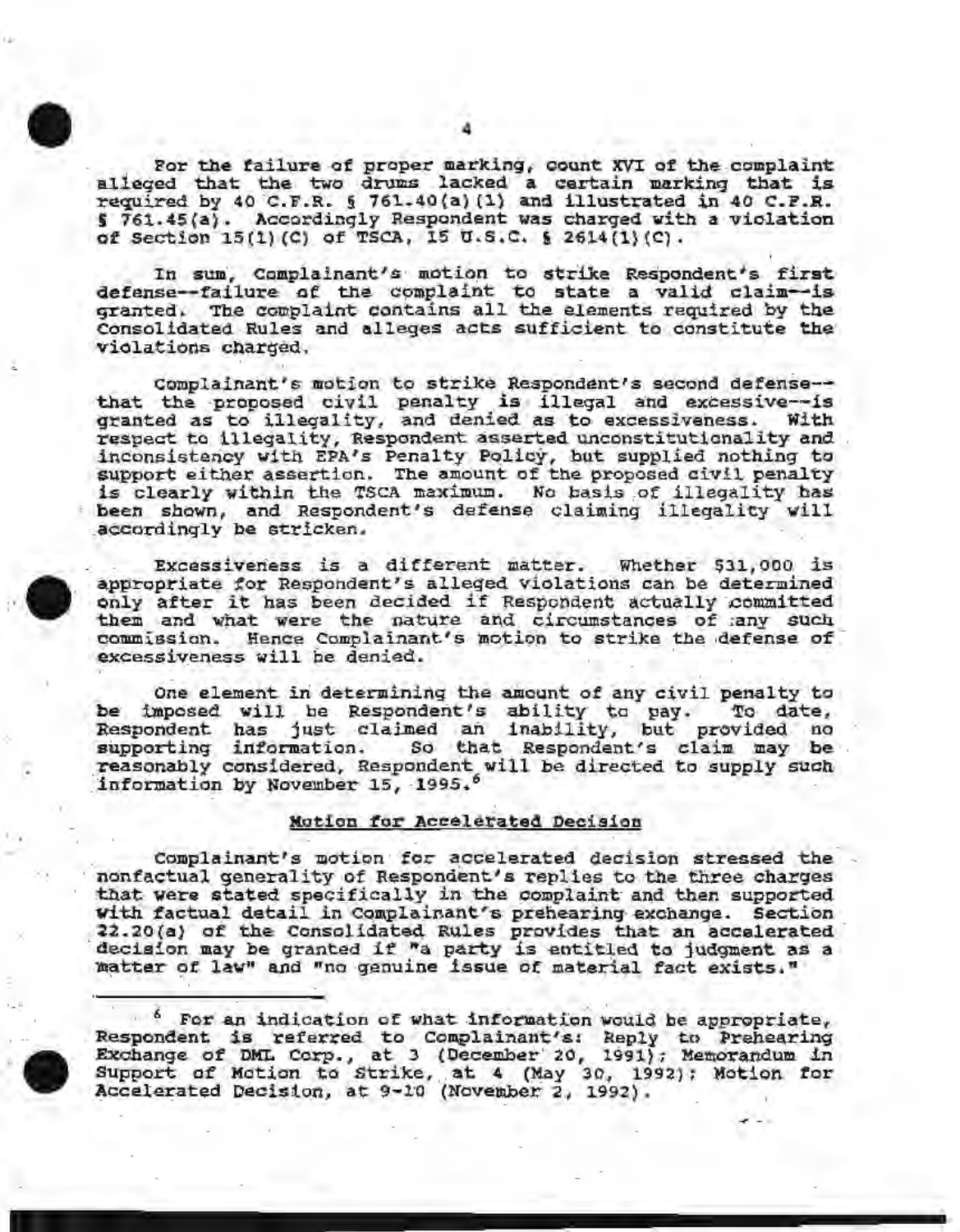For the first alleged violation--improper storage of PCBs-- Complainant cited a report, included in its prehearing exchange, of a 1989 Agency inspection of the Baltimore facility where Respondent had been hired to remove PCB transformers.<sup>7</sup> according to the report, the inspector identified two open-topped \_S5 gallon drums containing about 80 gallons of PCB fluid, in violation of the requirement that containers of liquid PCBs have a specified closure to prevent leaks.<sup>8</sup>

Respondent's replied "that any such storage of PCB fluid was not in 'open topped 55 gallon drum containers', and that, in fact, any such PCB fluid was stored in containers that did meet the [regulatory and statutory] standards." Complainant argued that Respondent's reply was so conclusory and so lacking in evidence.<br>that Complainant's factual assertions remain unchallenged, thus eliminating any "genuine issue of material fact."

For the second alleged violation--improper disposal of PCBs--Complainant cited the same EPA inspection report to the effect that the two drums had been tipped over and their contents spilled onto the floor. Such spillage, according to Complainant, constituted an improper disposition of PCBs.<sup>10</sup> Respondent's reply was that "any release of PCB fluid resulting from the spill of PCB's from the aforemention [sic] storage containers was, in fact, authorized by aroremention [sic] storage containers was, in ract, authorized by<br>the Complainant, it [sic] representative agents and employees at the time of the incident."<sup>11</sup> Complainant again rejoined that the .<br>generality of Respondent's position left Complainant's factual generality of Respondent's position left Complainant's factual<br>allegations unrebutted, again removing any "genuine issue of material fact."

For the third violation--failure to mark the drums properly--Complainant cited the EPA inspection report to the effect that the

Complainant's Prehearing Exchange (December 12, 1991), Exhibit 1, Inspection Report No. MD-89-032 (July 5, 1989).

Under 40 C.F.R. § 761.65(c)(6), according to Complainant, any container storing liquid PCBs must comply with the Transportation Department's Shipping Container Specification, 40 C.F.R. § 178.80, which in 1989 required such containers to have a specified closure to prevent leaks.

.

. ·

*<sup>9</sup>*Respondent's Prehearing Exchange at 6 (December 12, 1991).

1 <sup>10</sup> Complainant charged that such spillage violated 40 C.F.R. § 761.60(a) and Section 15(1)(C) of TSCA, 15 U.S.C. § 2614(1)(C).

Respondent's Prehearing Exchange, at 6 (December 12, 1991).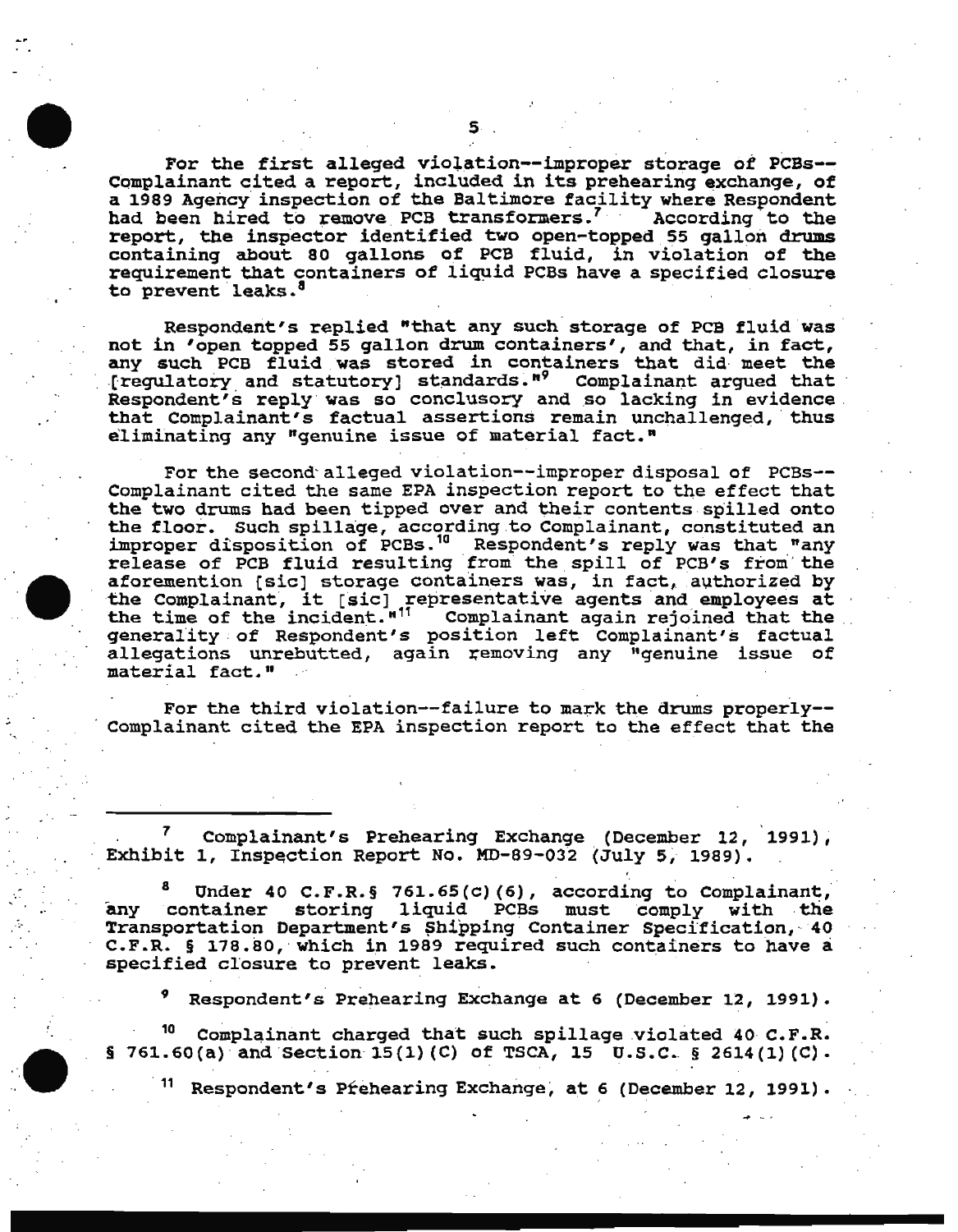drums lacked a required mark for PCB containers.<sup>12</sup> In reply, Respondent asserted "that DML Corporation did, in fact, properly mark the two PCB containers with the required labels and that, at all operative time, the containers were properly marked.<sup>"13</sup> **The** essence of Complainant's argument regarding this violation was the same as regarding the first two.

## Ruling

13

Id.

The thrust of Complainant's argument is correct--Respondent's submissions have been too conclusory and unspecific to demonstrate the existence of a "genuine issue of material fact." Nevertheless, it is desirable whenever reasonably possible to decide a case on its merits.<sup>14</sup> Therefore, Respondent will be given a further chance to supplement its submissions, as directed below, to try to establish that a "genuine issue of material fact exists." After the due date prescribed below for Respondent's further submission, Complainant may at its discretion refile its motion for accelerated decision.

- 12 According to Complainant, pursuant to 40 C.F.R. 761.40(a)(1), PCB containers were required to have a certain mark, as illustrated in 40 C.F.R. § 761.45(a), and failure to have that mark violated 40 C.F.R. § 761.60(a) and Section 15(1)(C) of TSCA, 15 U.S.C.  $\frac{1}{2}$  2614(1)(C).

Cf. In The Matter of James Cuthbertson, Floyd Richardson & Popile, Inc., RCRA Docket No. RCRA-IV-832-H, (May 29, 1991).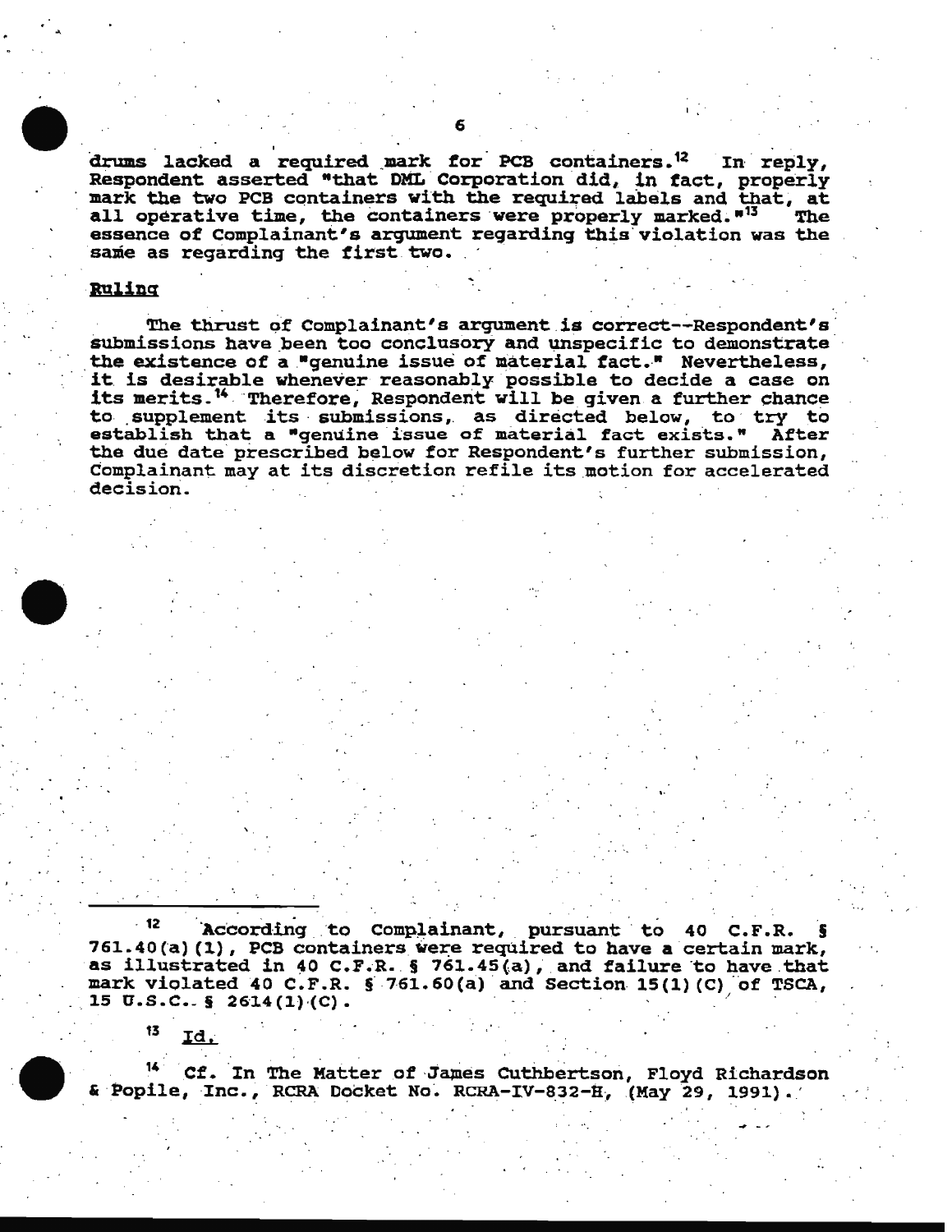#### Order

Complainant's motion to strike defenses is granted as to Respondent's defenses "that the Complaint fails to state a claim ... upon which relief can be granted" and "that the monetary amount of the civil penalty ... [sought is] illegal." Complainant's motion is denied as to the defense "that the monetary amount of the civil penalty  $\ldots$  [sought is] excessive."

Complainant's motion for accelerated decision is denied.

Respondent is directed to file by November 15, 1995:

. .

(1) evidence of its claimed inability to pay the civil penalty

proposed in the complaint; and<br>a presentation of the factual evidence supporting its denials end a proposed in the complaint, and<br>(2) a presentation of the factual evidence supporting its denials<br>of the violations charged to it in the complaint; such presentation shall include--<br>(a) copies of any documents;

October 51199

(a) copies of any documents;<br>(b) the names of any witnesses, together with a detailed summary of the proposed testimony of each;

this presentation shall set forth a detailed exposition of Respondent's position that the drums at issue containing PCBs did comply with regulatory and statutory standards, that any spillage from them of PCBs was authorized by the Agency, and that the drums were marked in compliance with regulatory and statutory requirements.

Thomas W. Hoya Administrative Law Judge

. Dated:

/ . .

.·

.

. \_; '